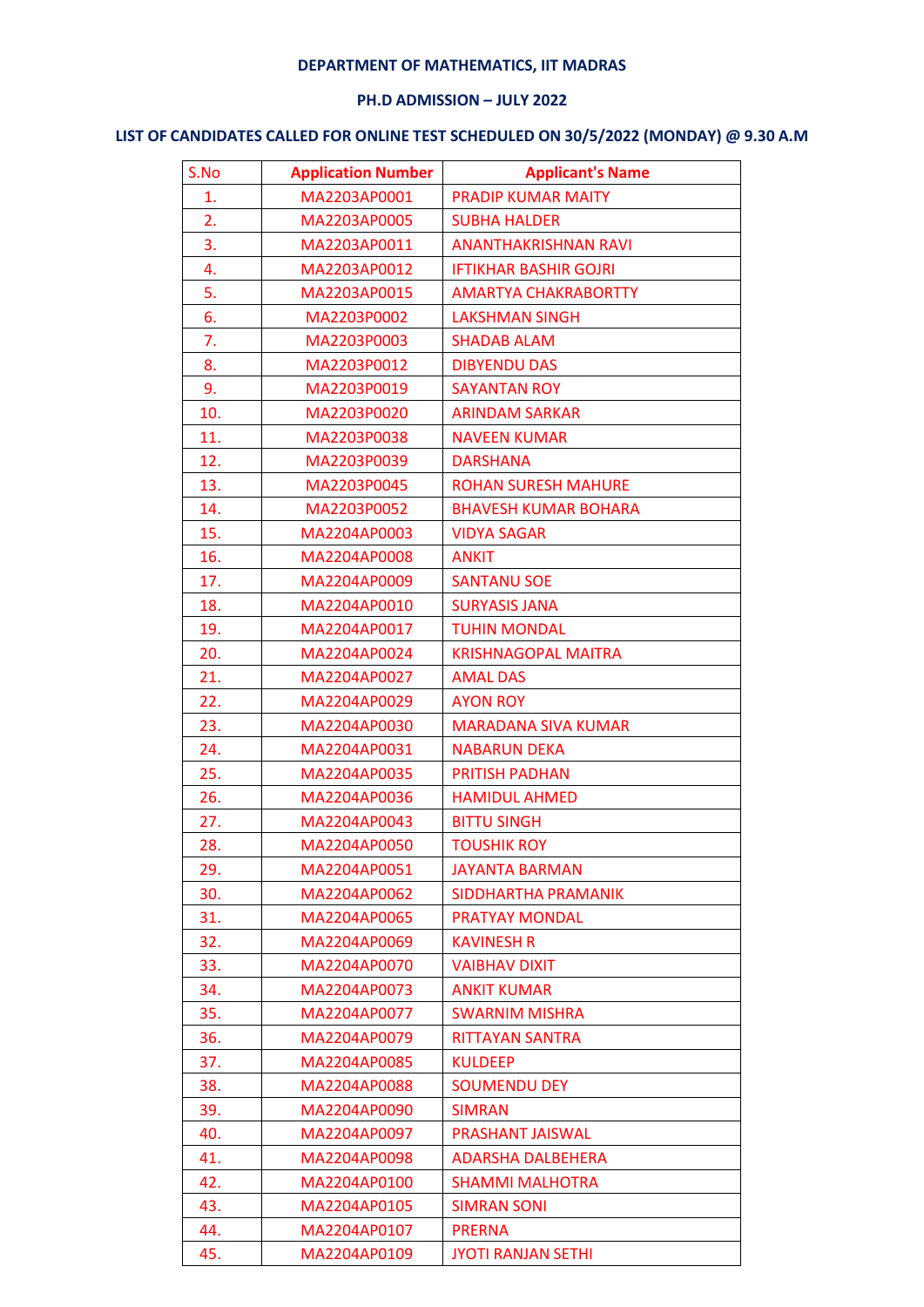| 46.        | MA2204P0001                | <b>PANDI SRIDINESH</b>                            |
|------------|----------------------------|---------------------------------------------------|
| 47.        | MA2204P0010                | <b>DIVYA</b>                                      |
| 48.        | MA2204P0011                | <b>ANUBHAB PAHARI</b>                             |
| 49.        | MA2204P0012                | <b>DINESH KUMAR</b>                               |
| 50.        | MA2204P0014                | UJJWAL VERMA                                      |
| 51.        | MA2204P0020                | <b>SUBHANKAR PAL</b>                              |
| 52.        | MA2204P0030                | <b>SUBHAMOY BERA</b>                              |
| 53.        | MA2204P0037                | <b>RITU KUMARI</b>                                |
| 54.        | MA2204P0040                | <b>AMIT KUMAR</b>                                 |
| 55.        | MA2204P0044                | <b>SAYED SADIQUL ISLAM</b>                        |
| 56.        | MA2204P0046                | <b>SANTU SARKAR</b>                               |
| 57.        | MA2204P0047                | <b>POOJA</b>                                      |
| 58.        | MA2204P0048                | <b>KAPIL KUMAR VERMA</b>                          |
| 59.        | MA2204P0049                | <b>SANGEETA PHULARA</b>                           |
| 60.        | MA2204P0051                | <b>JYOTI</b>                                      |
| 61.        | MA2204P0052                | <b>ANIK BHOWMICK</b>                              |
| 62.        | MA2204P0056                | <b>HARDEEP SINGH SALUJA</b>                       |
| 63.        | MA2204P0063                | <b>SOHIT PATHAK</b>                               |
| 64.        | MA2204P0064                | <b>MOHD UMAIR ALI</b>                             |
| 65.        | MA2204P0066                | <b>RAMESH OJHA</b>                                |
| 66.        | MA2204P0067                | DEBAPRIYA OJHA                                    |
| 67.        | MA2204P0071                | <b>SHUBHAM SINGH SAJWAN</b>                       |
| 68.        | MA2204P0075                | <b>GADADE NAVNATH ANKUSH</b>                      |
| 69.        | MA2204P0078                | <b>SHUBHAM JASROTIA</b>                           |
| 70.        | MA2204P0080                | <b>MD JOHIUR RAHAMAN</b>                          |
| 71.        | MA2204P0085                | AVINASH KUMAR SHARMA                              |
| 72.        | MA2204P0089                | <b>JAYJIT BARMAN</b>                              |
| 73.        | MA2204P0100                | <b>AMANPREET SINGH</b>                            |
| 74.        | MA2204P0102                | <b>TANMOY MANDAL</b>                              |
| 75.        | MA2204P0104                | <b>TANMOY PRAMANIK</b>                            |
| 76.        | MA2204P0115                | PUJA RAVINDRA SONAWANE                            |
| 77.        | MA2204P0121                | SUMIT PARASHAR                                    |
| 78.        | MA2204P0126                | <b>VASUKI K</b>                                   |
| 79.        | MA2204P0129                | <b>GARIMA BANSAL</b>                              |
| 80.        | MA2204P0130                | <b>SOUVIK MANDAL</b>                              |
| 81.        | MA2204P0132                | NILANJANA MAJUMDER                                |
| 82.        | MA2204P0135                | <b>KRITIKA AGGARWAL</b>                           |
| 83.        | MA2204P0137                | <b>GOPAL SHARMA</b>                               |
| 84.        | MA2204P0139                | PIYUSH PACHAURI                                   |
| 85.        | MA2204P0147                | <b>DEBLINA MAITY</b>                              |
| 86.        | MA2204P0148                | <b>SUMIT KUMAR</b>                                |
| 87.        | MA2204P0158                | <b>KRUPA MARIA JOSE</b>                           |
| 88.        | MA2204P0163                | <b>SUSHMITA YADAV</b>                             |
| 89.        | MA2204P0165<br>MA2204P0175 | <b>ZAINAB KAMMAPPA</b><br><b>SATYAJYOTI ACHAR</b> |
| 90.<br>91. | MA2204P0176                | <b>SACHIN KUMAR SAHU</b>                          |
| 92.        | MA2204P0178                | <b>NIRMAL BARICK</b>                              |
| 93.        | MA2204P0181                | <b>RAJKISHORE MARDYANA</b>                        |
| 94.        | MA2204P0204                | <b>RISHABH GOSWAMI</b>                            |
| 95.        | MA2204P0207                | <b>PANKITA KACHARI</b>                            |
| 96.        | MA2204P0212                | <b>VISHAL KUMAR</b>                               |
|            |                            |                                                   |